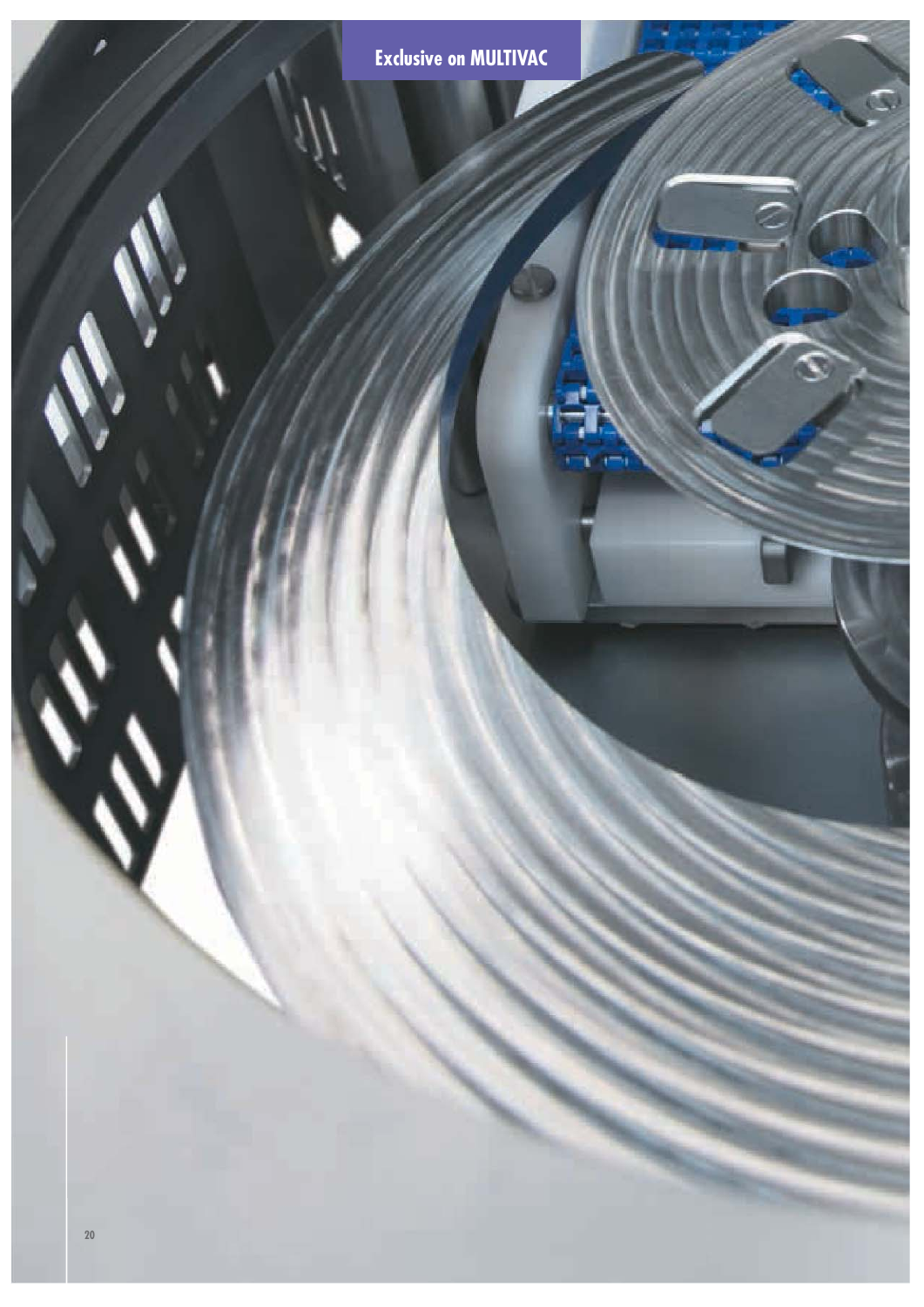# **MULTIVAC: Perfect slicing results for fresh meat and processed products**

Precise weight control in the portioning and slicing of meat or sausage products is one of the standard requirements in industrialised processing of fresh food. The slicing quality of the fi nished product is infl uenced signifi cantly by the tempering and forming of the raw product, as well as by the slicing technology used. In this article we have compiled those aspects, which need to be taken into account with slicing, depending on the particular product and the outline conditions.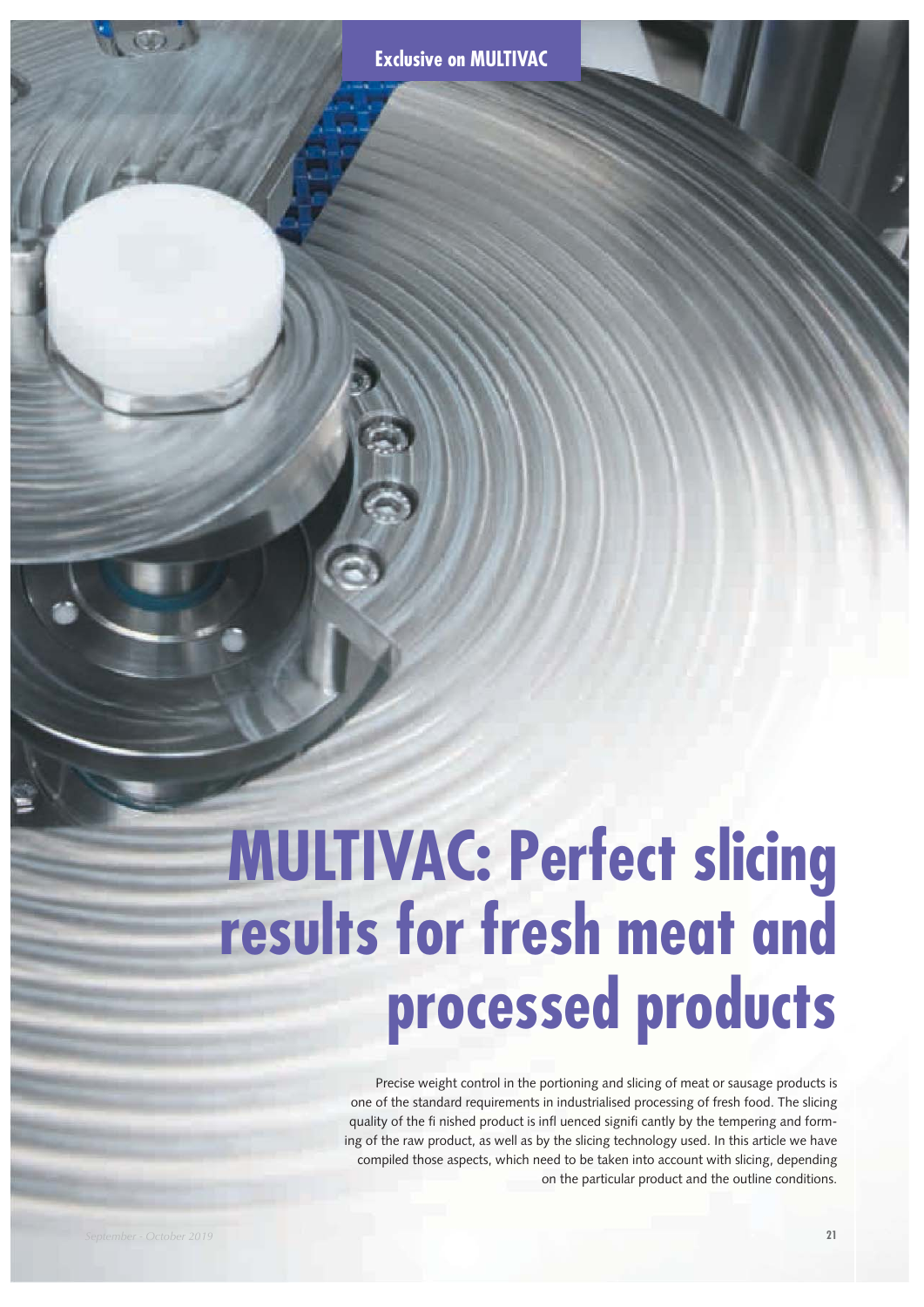### **Exclusive on MULTIVAC**

Viewed worldwide, meat production has quadrupled in the last five decades to around 330 million tons. Experts predict this will rise by 2050 to some 450 million tons. However, in view of lower margins, tough competition, rising energy, wage and structural costs, as well as the diversity of products demanded by consumers and retailers, it is more necessary than ever for meat processing companies to optimise their working procedures and the quality of their products. But how can perfect slicing results for fresh meat and processed products be achieved in an efficient and cost-effective way?

## **An overview of the requirements and challenges**

The market requirements relate essentially to improving yield and increasing slicing quality, while reducing give-away and achieving a high level of weight accuracy and very even portioning. In addition to maintaining the highest hygiene levels, slicing solutions should also offer high performance, user-friendly handling and maximum flexibility - they must be capable of being used universally and performing the widest possible range of tasks, as well as providing rapid change of product and format. Meeting all these requirements is however a great challenge.

#### **Portioning of fresh meat**

Meat is a natural product. Aspects such as husbandry, feeding, and type of animal, as well as the climate and many other factors, have an effect on the meat primal and infl uence its quality, texture and taste. Added to this is the fact that every region and country is subject to different legislation on processing and portioning requirements, as well as usually having different consumer attitudes. Standardisation is therefore practically impossible. When portioning fresh meat, the optimum result is therefore based on fi rst clarifying the individual conditions for the particular product: What type of raw product is to be processed? How are the products prepared for the portioning process? Which portions are required, and what throughput? What objectives are to be achieved?

If the portioning process stage is an integral part of a complete line, the downstream

packaging procedure must also be included in the overall consideration, so that the maximum efficiency and best possible packaging result can be achieved.

#### **Improving the quality of portioning or slicing through optimum product tempering**

The quality of slicing or portioning is determined primarily by the slicing technology used, and in particular the fl exible adjustment of the blade speed to the particular product. As regards the product itself, the main factors include the even forming and the temperature of the product. With the rising demands of quality, output, yield, cutting accuracy, and visual appearance, the controlled tempering of the fresh product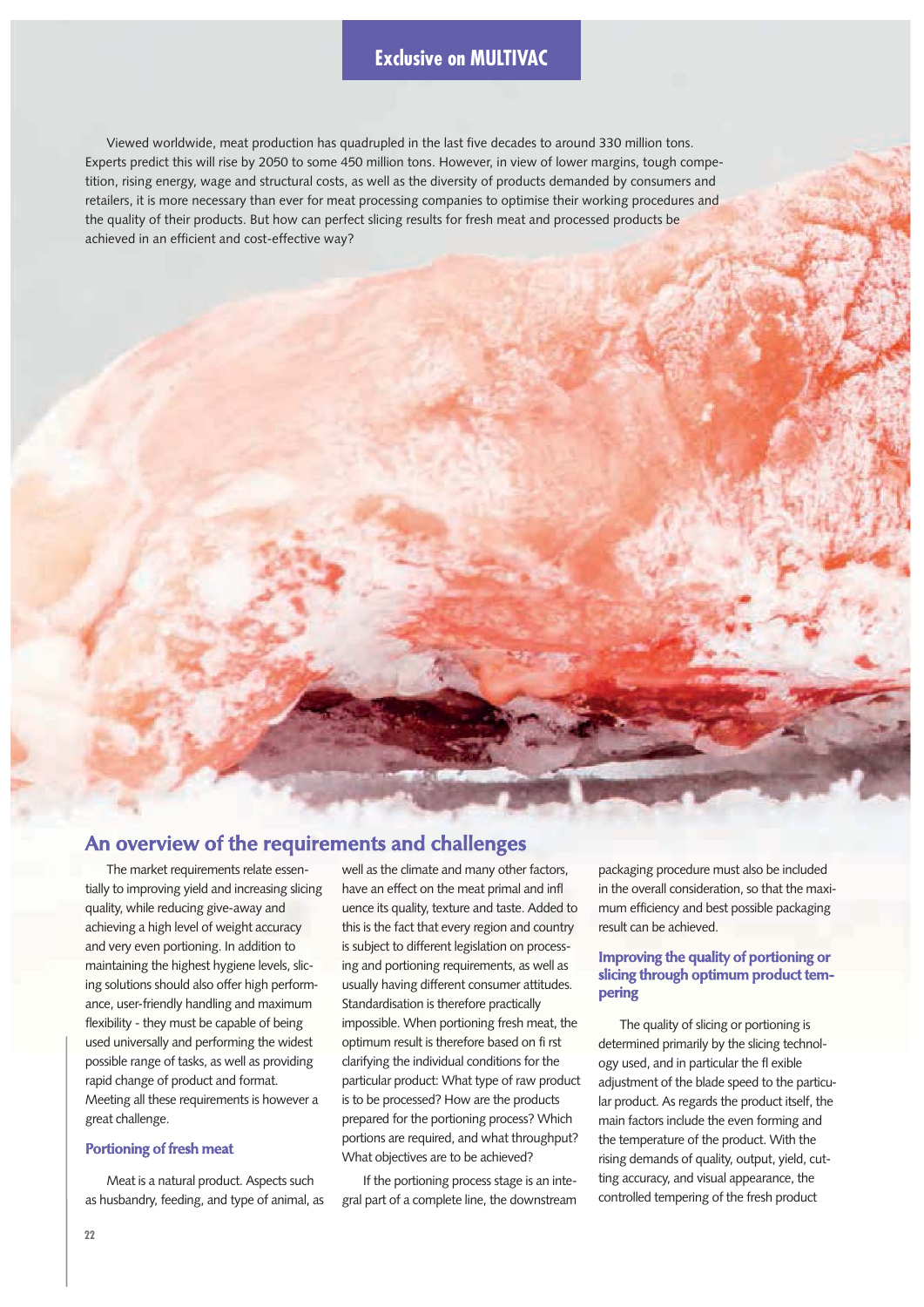

becomes even more important. This applies to every meat portioning machine.

Depending on the product, the basic recommendation today is that the raw product should have a low core temperature of approx. 0 to 4 degrees Celsius and a small freezer crust of up to 5 millimetres. If there is no blast freezer crust, the temperature of the meat should be consistently under 0 degrees Celsius. The product quality can however suffer under some circumstances at these temperatures, since the increased formation of ice crystals promotes damage to the fibres of the meat, which in turn leads to increased loss of juice from the meat in the packaging tray, as well as changes to colour. The freezer crust does however significantly improve the forming and cutting of the portions, and

therefore also the visual appearance and placement, since the blade exits crisply with a clean cutting edge and without the meat fibres being frayed or torn. Thanks to the dry surface freezing, the shelf life can also be extended significantly.

#### **Trim-reduced or trim-free portioning**

The even forming of the pieces of meat is the most important element in trim-free portioning. Forming the raw product enables an evenly formed cross section to be presented along the entire product length. This means evenly large and evenly thick slices can be cut over the whole piece of meat.

Trim with the first and last cut should generally tend towards zero. It may be necessary in some cases, however, to have a first or last cut due to quality requirements. With the portioning solutions from TVI, the leading company in this market sector, this can be kept as minimal as possible at two to three millimetres. The operator-friendly user interface enables the customer to choose, whether in fixed-weight mode he would like to cut the slice weights as exactly as possible, and therefore also accept a piece of trim, or whether this theoretical trim should be distributed evenly in trim-free mode to all the slices. The resulting small fluctuation in the slice weight can easily be compensated for via the loading lines and their checkweighing stations, so that the highest possible product yield can still be achieved with the smallest give-away.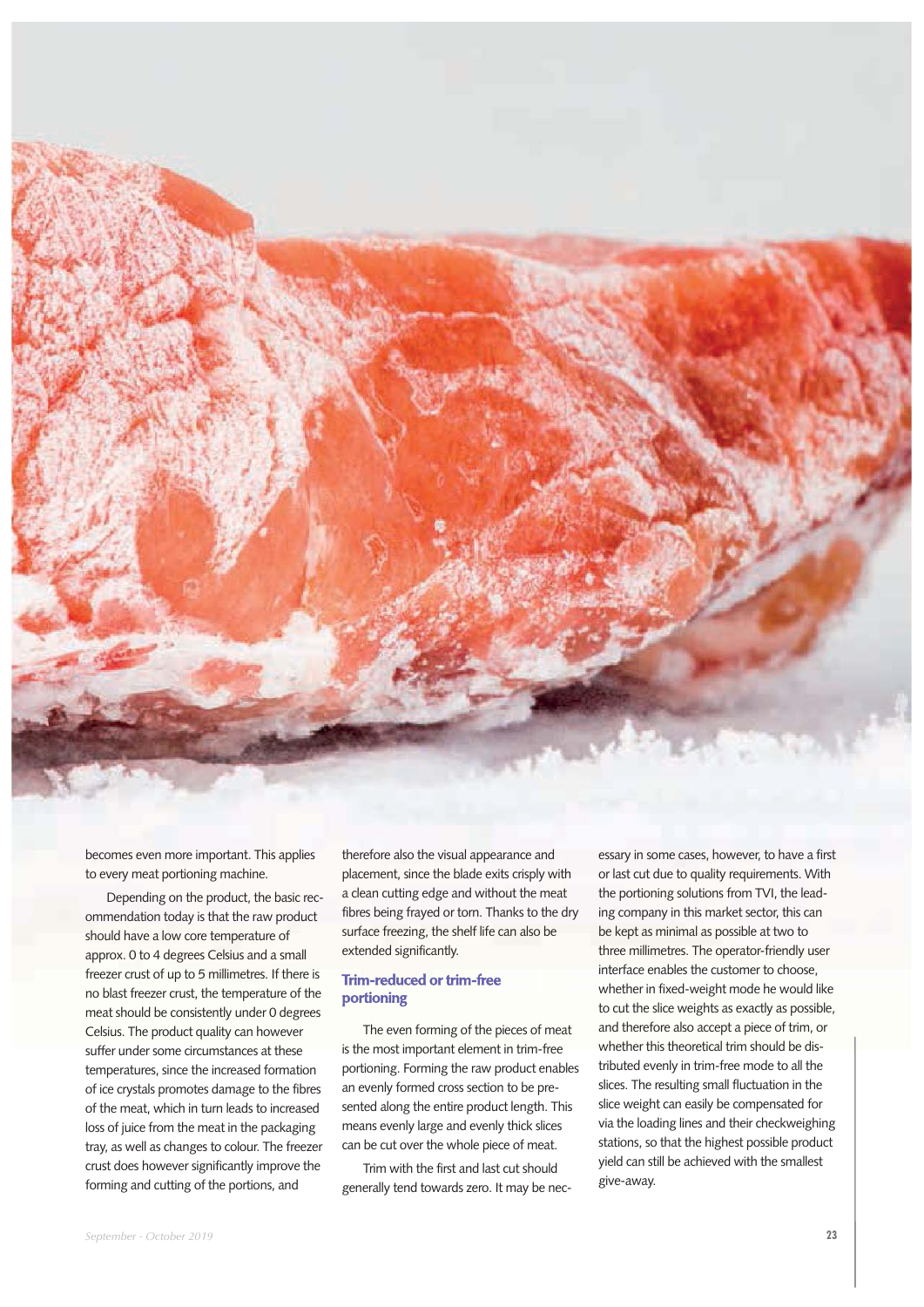

As the market leader, which has been part of the MULTIVAC Group for two years, TVI can offer the GMS 1200 and GMS 1600 twincut high-performance models with 3D forming system for maximum portioning quality of product with and without bone. Thanks to the incorporation of the forming and cutting procedures into one process, the minimal freezer crust described above is actually sufficient. The three to five millimetre thickness is significantly smaller than with similar products on the market or with processes using external presses. In addition to this, considerable energy savings can be achieved.

#### **Precise weight control and very even portioning**

As well as correct product tempering and forming, the proper design of the forming set tooling plays the most important role in precise weight portioning. Precise specifi cation of the raw product and fi nished portion in advance also contributes significantly to the optimum result.

The 3D forming system from TVI offers signifi cant benefits in this respect over other similar systems on the market. Thanks to three-dimensional forming in conjunction with trim-free cutting, not only is the highest possible yield achieved for all products, but the maximum number of slices can also be produced from a piece of meat in visually very attractive and even portions. The weight accuracy of each individual pack is checked by means of checkweighers.

#### **Minimising give-away**

The highest possible weight accuracy is crucial, particularly for fixed-weight packs with single slice portions, since there is subsequently no possibility of having any effect on the weight of the pack. In such cases the meat portioning machine is therefore absolutely critical for the level of give-away achievable. In the case of portions

with several slices, this can also be achieved by means of suitable checkweigh and make-up systems in the loading line.

The TVI solutions are also market leaders in this area as well, since they achieve the best possible values in compliance with the legislation on fi nished pack weights. Thanks to a high level of weight accuracy for the portions, as well as effi cient monitoring and correction of the loaded trays, it is possible to achieve a giveaway of under 1 percent for products without bone, where there are at least four slices per tray, and under 1.5 percent for bone-in products.

#### **Maximum flexibility and simple handling**

When portioning, a high level of fl exibility is required above all else. Multifunctional portioning machines should be able to process all types of red meat and poultry - in any consistency and to any portion size, and always optimised for weight and product trim, as well as at a low level of processing cost. The two most successful TVI models, the GMS 520 singlecut and GMS 1600 twincut, can for example cut fi llets, cutlets, and steaks from small and medium-sized meat primals at high output, as well as pork collar or salmon steaks from frozen product (down to -3° C), or roulades and thin grill strips from large meat primals, as well as diced products such as goulash and many other cuts. Even meat with bone, for example pork chops or neck cutlets of calf and lamb, can be cut into very even slices.

It is also MULTIVAC's primary objective to design these solutions to be as user-friendly as possible, but at the same time with the maximum process reliability. In addition therefore to the ease and reliability of cleaning, some of the most important features include simple machine control via a clear and intuitively operated display, as well as quick and easy conversion of the machine to different products.

#### **The technical challenges of slicing**

Many factors, which have been described in the portioning process, also apply to the slicing of sausage, ham, or cheese. These products must also be tempered to give excellent slicing results, and the slicer has to be perfectly designed for the requirements. Thanks to the innovative slicing technology, which MULTIVAC has developed for its slicers, it is possible for example to have sliced products at a measurably warmer temperature, while still slicing them extremely precisely and being very gentle on the product. Blast freezing is not required. The special asymmetric shape of the slicing blade, together with lane-centered product guiding, means there is always an identical and perfect ratio of pressure to traction at every point of contact with the product. This ensures the slicing result is consistently good. Even delicate food products retain their appearance, taste and consistency. Preparing the product for slicing is also easier, and the passage of the product through the slicer is much simpler.

The energy costs are also low. Due to the high temperature tolerance of the MULTIVAC slicing system, the product can generally be prepared fresher and warmer. This enables the storage time between manufacturing and slicing to be reduced, and less chilling capacity (volume, duration) is required for the product in the production and slicing areas. Since the product has to be chilled less, there is also less cooling output required for the chilling process after manufacture. In addition to this, energy-effi cient servo drives are used on MULTIVAC slicers, enabling compressed air to be saved.